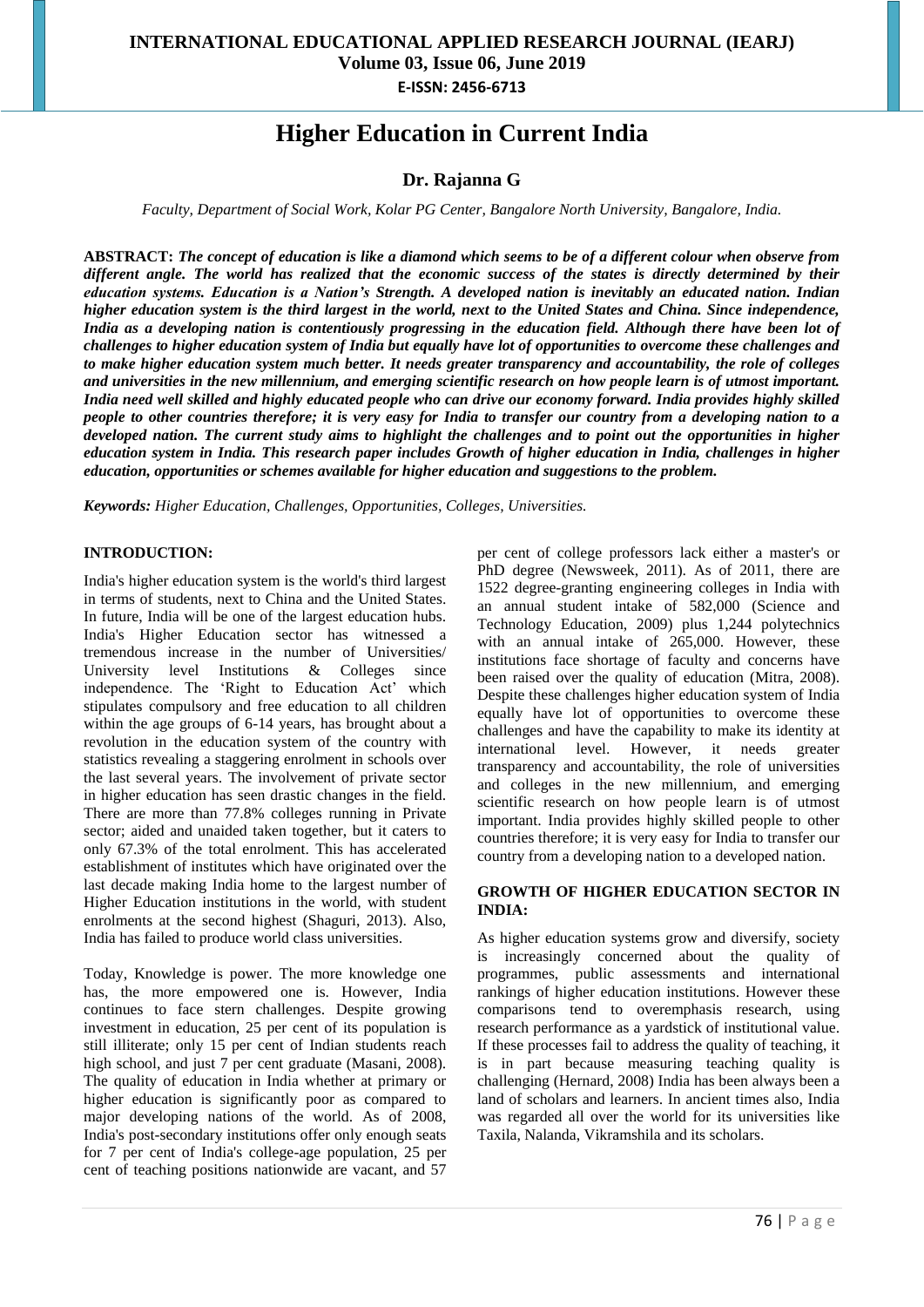Central Government and state Governments are trying to nurture talent through focusing on the number of Universities and Colleges for expansion of higher educations. There is no doubt to the fact that much of the progress achieved by India in education has come from private sector. In fact the public sector and private sector is not in opposition to each other but they are working simultaneously in Indian education sphere. UGC is the main governing body that enforces the standards, advises the government and helps coordinate between center and states.

By independence India had 20 universities, 500 colleges enrolling about 2,30,000 students. Since independence India has progressed significantly in terms of higher education statistics. This number has increased to 864 Universities (All Type of Universities) and 40026 colleges and 11669 stand-alone institutions as per AISHE 2016-17. The top 8 States in terms of highest number of colleges in India are Uttar Pradesh, Maharashtra, Karnataka, Rajasthan, Andhra Pradesh, Telangana, Tamil Nadu and Madhya Pradesh. Bangalore district tops in terms of number of colleges with 1025 colleges followed by Jaipur with 635 colleges. Due to more colleges in Bangalore District the Government of Karnataka trifurcated as 3 Universities. Top 50 districts have about 33.5% of colleges. Total enrolment in higher education has been estimated to be 35.7 million with 19.0 million boys and 16.7 million girls. Girls constitute 46.8% of the total enrolment. About 79.4% of the students are enrolled in Undergraduate level programme. 1,41,037 students are enrolled in Ph.D. that is less than 0.4% of the total student enrolment.

Gross Enrolment Ratio (GER) in Higher education in India is 25.2%, which is calculated for 18-23 years of age group. GER for male population is 26.0% and for females, it is 24.5%. For Scheduled Castes, it is 21.1% and for Scheduled Tribes, it is 15.4% as compared to the national GER of 25.2%. Scheduled Casts students constitute 14.2% and Scheduled Tribes students 5.1% of the total enrolment. 34.4% students belong to Other Backward Classes. 4.9% students belong to Muslim Minority and 2.2% from other Minority Community. The total number of teachers is 13,65,786. Out of which more than half about 59.4% are male teachers and 40.6% are female teachers.

**Social Category-wise Distribution:** The total estimated student enrolment is 3,57,05,905 out of which nearly 53.2% are male and rest 46.8% are female students. Statewise and Category-wise estimated enrolment is given in Table 14. SC student enrolment is 14.3% of the total and the male-female ratio is more or less similar to the All Category. On the other hand, students belonging to ST category constitute only 5.2% of the total student enrolment and male female ratio is similar to All Category. 34.4% of the total students belong to OBC with 53% of male students.

**Minority Students:** Among Minority category, data on Muslims have been collected separately. According to the response received during the survey, 4.9% students belong to Muslim Minority and 2.2% are from other Minority Community. Muslim Minority has more male students than females where as other Minority has more females than males.

### **CHALLENGES IN HIGHER EDUCATION IN INDIA:**

It is our 7 decades of independence still our education system has not been developed fully. We are not able to list a single university in top 100 universities of the world. Various governments changed during these seven decades. They tried to boost the education system and implemented various education policies and schemes, though various governments have implemented the policies and schemes according to their manifest they were not sufficient to put an example to the universe. UGC is continuously working and focusing on quality education in higher education sector. Still we are facing lot of problems and challenges in our education system. Some of the basic challenges in higher education system in India are discussed below:

**Enrolment:** The Gross Enrolment Ratio (GER) of India in higher education is 25.2% which is quite low as compared to the developed as well as, other developing countries. With the increase of enrolments at school level, the supply of higher education institutes is insufficient to meet the growing demand in the country.

**Equity:** There is no equity in GER among different sects of the society. According to previous studies the GER in higher education in India among male and female varies to a greater extent. There are regional variations too some states have high GER while as some is quite behind the national GER which reflect a significant imbalance within the higher education system.

**Quality:** Quality in higher education is a multidimensional, multilevel, and a dynamic concept. Ensuring quality in higher education is amongst the foremost challenges being faced in India today. However, Government is continuously focusing on the quality education. Still Large number of colleges and universities in India are unable to meet the minimum requirements laid down by the UGC and our universities are not in a position to mark its place among the top universities of the world.

**Infrastructure:** Poor infrastructure is another challenge to the higher education system of India particularly the institutes run by the public sector suffer from poor physical facilities and infrastructure. There are large number of colleges which are functioning on second or third floor of the building on ground or first floor there exists readymade hosieries or photocopy shops.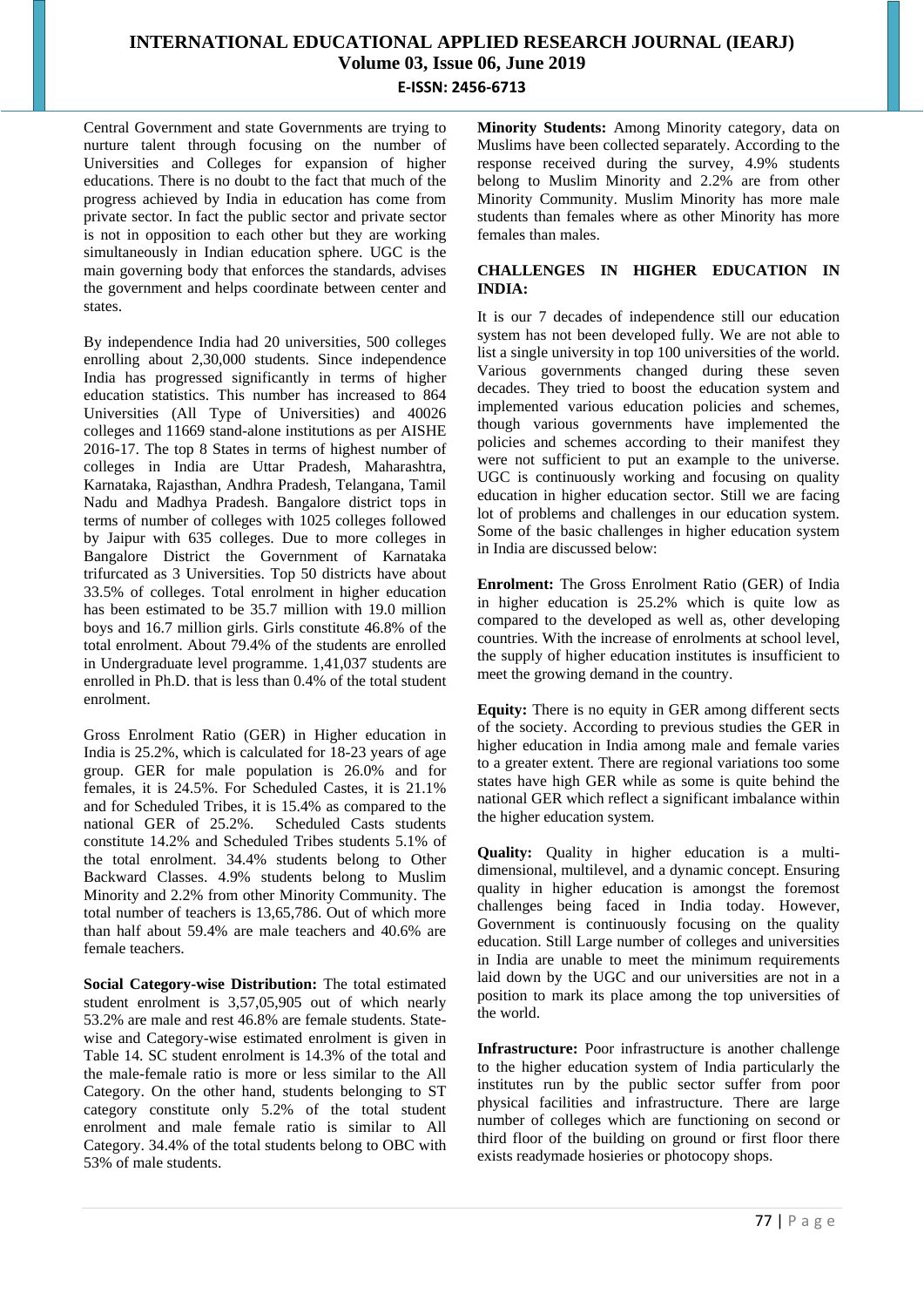**Political interference:** Most of the educational Institutions are owned by the political leaders, who are playing key role in governing bodies of the Universities. They are using the innocent students for their selfish means. Students organize campaigns, forget their own objectives and begin to develop their careers in politics.

**Faculty:** Faculty shortages and the inability of the state educational system to attract and retain well qualified teachers have been posing challenges to quality education for many years. Large numbers of NET / PhD candidates are unemployed even there are lot of vacancies in higher education, these deserving candidates are then applying in other departments which is a biggest blow to the higher education system.

**Accreditation:** As per the data provided by the NAAC, as of June 2010, "not even 25% of the total higher education institutions in the country were accredited. And among those accredited, only 30% of the universities and 45% of the colleges were found to be of quality to be ranked at 'A' level".

**Research and Innovation:** there are very nominal scholars in our country whose writing is cited by famous western authors. There is inadequate focus on research in higher education institutes. There are insufficient resources and facilities, as well as, limited numbers of quality faculty to advice students. Most of the research scholars are without fellowships or not getting their fellowships on time which directly or indirectly affects their research. Moreover, Indian Higher education institutions are poorly connected to research centers. So, this is another area of challenge to the higher education in India.

**Structure of higher education:** Management of the Indian education faces challenges of over centralization, bureaucratic structures and lack of accountability, transparency, and professionalism. As a result of increase in number of affiliated colleges and students, the burden of administrative functions of universities has significantly increased and the core focus on academics and research is diluted (Kumar, 2015).

## **OPPORTUNITIES IN HIGHER EDUCATION:**

## **Source: MHRD**

Indian higher education system is growing very fast irrespective of various challenges but there is no reason that these Challenges cannot be overcome. With the help of new-age learning tools, it is easy for country like India to overcome these problems and bring a paradigm shift in the country's higher education sector. With such a vibrant country with huge population properly educated, the possibilities are endless. If knowledge is imparted using advanced digital teaching and learning tools, and society is made aware of where we are currently lagging behind, our country can easily emerge as one of the most developed nations in the world.

There are opportunities for strategic engagement and capacity building in higher education leadership and management at the state level. There are opportunities for India to collaboration at national and international level on areas of systemic reform, including quality assurance, international credit recognition, and unified national qualifications framework. Equality of educational opportunity in higher education is considered essential because higher education is a powerful tool for reducing or eliminating income and wealth disparities. The idea of equalizing educational opportunities also lies in the fact that "the ability to profit by higher education is spread among all classes of people. There are great reserves of untapped ability in the society; if offered the chance they can rise to the top. A great deal of talent of the highest level is, in fact, lost by an inegalitarian system of education" (Balachander, 1986).

The need to enhance the employability of graduates is presenting entry points for collaboration in enterprise education and entrepreneurship, links with industry, research skills and the wide range of transferable skills, including English. The emerging interest in Indian higher education institutions in the vocational skills market provides areas for potential engagement with international partners. There is a need to build stronger relationships and increase mutual understanding in higher education by increasing support and participation in platforms (conferences, workshops, seminars) which enable debate and dialogue with other countries of the world.(British Council, 2014).

## **Schemes for Higher Education:**

Higher Education is the shared responsibility of both the Centre and the States. The coordination and determination of standards in institutions is the constitutional obligation of the Central Government. The Central Government provides grants to UGC and establishes Central Universities in the country. Meritorious students, from families with or without necessary means, need an incentive or encouragement to keep on working hard in their studies and go to the next level of education in their academic career. This is where the scholarships and education loans play a crucial role.

Following are some significant fellowship schemes/scholarships awarded by the various institutions:

#### **General Schemes for Higher Education**

- Scheme of Apprenticeship Training
- National Scholarships
- Post-Doctoral Research Fellow (Scheme)
- Junior Research Fellowships for biomedical sciences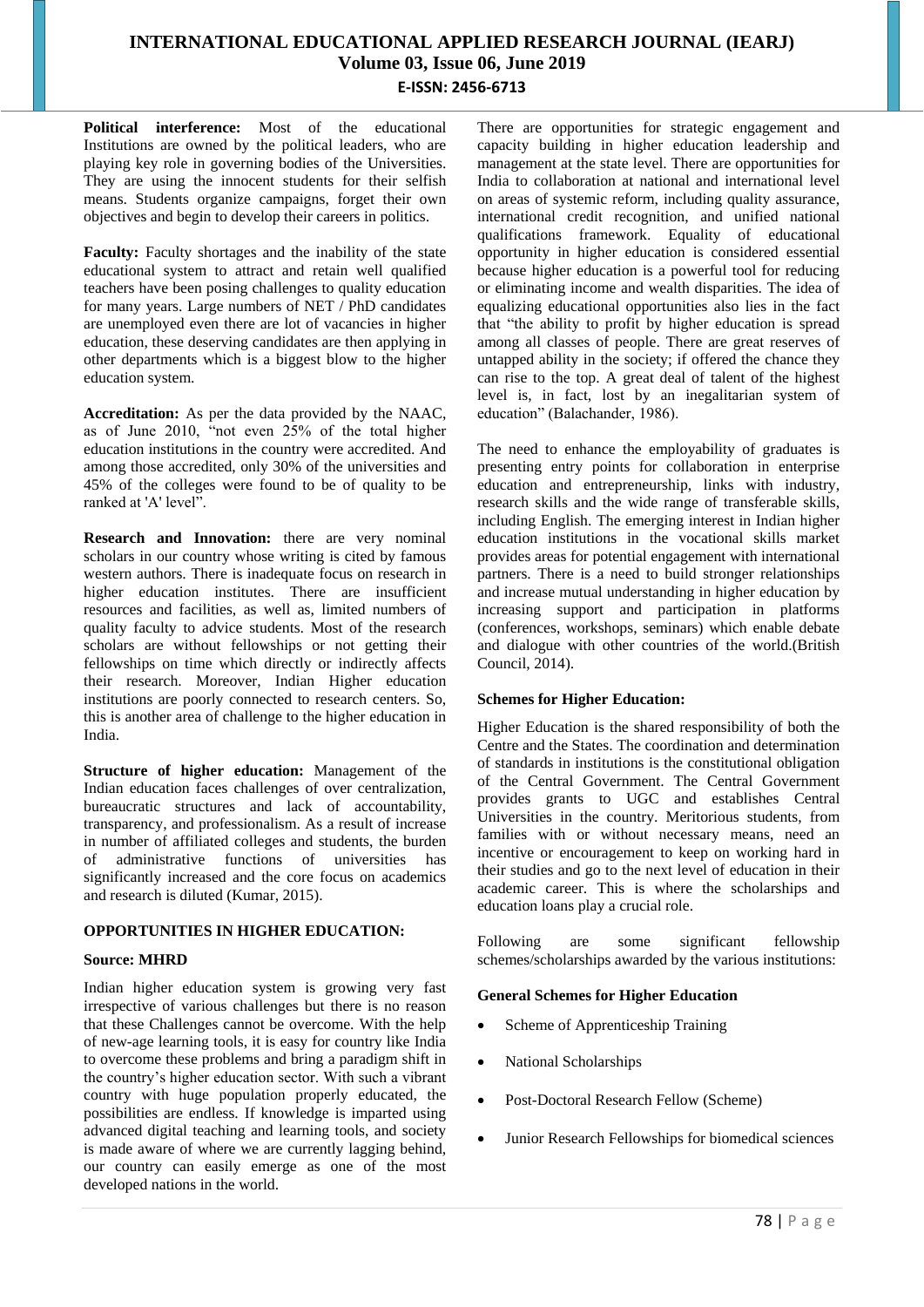- All India Council for Technical Education Scholarships
- Department of Science and Technology grants and fellowships
- DST's Scholarship Scheme for Women Scientists and Technologists
- Biotechnology fellowships for doctoral and postdoctoral studies by DBT
- Scholarships/Awards at Undergraduate & Postgraduate level in various science courses at the University of Delhi
- Fellowships/Scholarships/Awards by the Jawaharlal Nehru University
- Sports Authority of India promotional schemes
- Empowerment of Persons with Disabilities-Schemes/ Programmes
- Scholarship Schemes for ST Students by Ministry of Tribal Affairs
- Post-matric Scholarships for SC /ST students
- Scholarships for Minority Students
- RashtriyaUcchatar Shiksha Abhiyan (RUSA)
- National Initiative for Design Innovation
- National Research Professorship (NRP)
- Establishment of New Central Universities
- Indira HYPERLINK "http://mhrd.gov.in/newinitiatives-xi-plan" Gandhi National Tribal University
- Establishment of 14 World Class Central Universities
- Setting up of 374 Degree Colleges in Educationally Backward Districts
- Scheme for incentivizing state governments for expansion of higher education institutions
- Central Sector Interest Subsidy Scheme, 2009 on Model Education Loan Scheme of IBA
- Construction of girls hostels
- Supporting uncovered state universities and colleges
- Additional assistance to about 160 already covered universities and about 5500 colleges
- Strengthening science based higher education and research in universities
- Inter universities research institute for policy and evaluation
- Schemes Implemented through Autonomous **Organizations**

#### **Technical Schemes for Higher Education:**

- Sub-Mission on Polytechnics under the Coordinated Action for Skill Development
- Scheme of Apprenticeship Training
- Support For Distance Education HYPERLINK "http://mhrd.gov.in/technical-education-13"& HYPERLINK" http://mhrd.gov.in/technicaleducation-13" Web Based Learning (NPTEL)
- Indian National Digital Library in Engineering, Science HYPERLINK "http://mhrd.gov.in/technicaleducation-13"& HYPERLINK "http://mhrd.gov.in/ technical-education-13" Technology (INDEST-AICTE) Consortium
- National HYPERLINK "http://mhrd.gov.in/technicaleducation-13" Programme HYPERLINK "http:// mhrd.gov.in/technical-education-13" of Earthquake Engineering Education (NPEEE)
- Technology Development Mission
- Direct Admission of Students Abroad
- Scheme for Upgrading existing Polytechnics to Integrate the Physically Disabled in the mainstream of Technical and Vocational Education
- Setting up 20 new IIITs

## **SUGGESTIONS IMPROVING THE SYSTEM OF HIGHER EDUCATION:**

- There is a need to implement innovative and transformational approach form primary to higher education level to make Indian educational system globally more relevant and competitive.
- Higher educational institutes need to improve quality and reputation.
- There should be a good infrastructure of colleges and universities which may attract the students.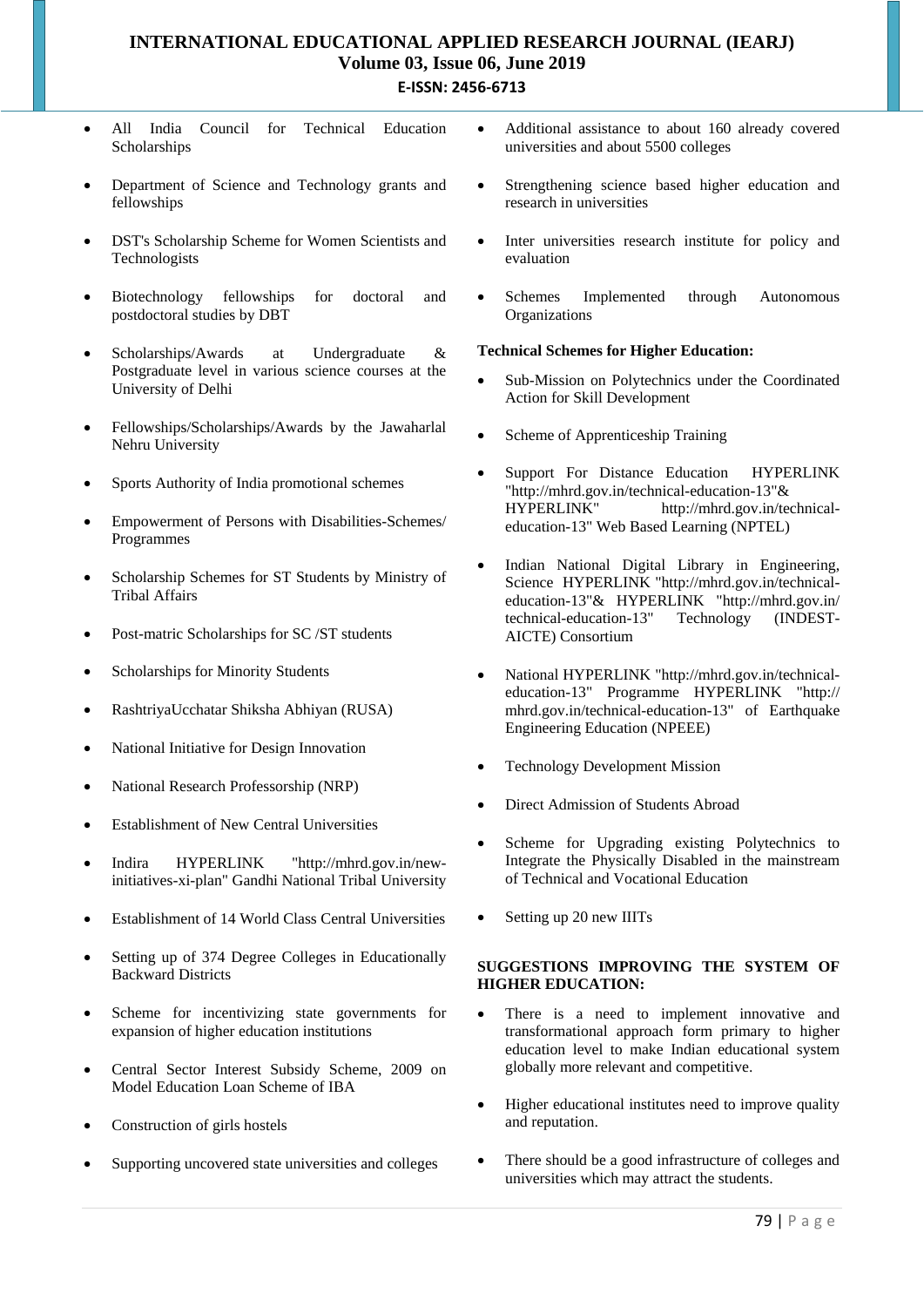- Government must promote collaboration between Indian higher education institutes and top International institutes and also generates linkage between national research laboratories and research centers of top institutions for better quality and collaborative research.
- There is a need to focus on the graduate students by providing them such courses in which they can achieve excellence, gain deeper knowledge of subject so that they will get jobs after recruitment in the companies which would reduce unnecessary rush to the higher education.
- Universities and colleges in both public private must be away from the political affiliations,
- Favoritism, money making process should be out of education system etc.
- There should be a multidisciplinary approach in higher education so that students knowledge may not be restricted only up to his own subjects.
- Education should be Student Centric Learning: At present education system is Teacher Centric Teaching but it's not good for future. The syllabus should be framed with inclusive of student and parent'sparticipation. And framed based on present situation for better quality of education.
- Education should be more research oriented: At present education system is more theory oriented so the students are limited learn only theory and get a marks this restricts students knowledge and capacity of learning. When it becomes research, oriented student can extend their way of thin and innovate lot of things which can solve the present problems.
- It's better to adopt the following teaching models in higher education. The teaching models are as follows, Interaction between students and teachers, peer group discussions among students, case study, re-treat by experts, field visit and study according to subject and adopt the Information Communication Technology.

#### **CONCLUSION:**

Higher education in India has expanded very rapidly in the last seven decades after independence yet it is not equally accessible to all. India is today one of the fastest developing countries of the world. Still a large section of the population remains illiterate and a large number of children's do not get even primary education. This is not only excluded a large section of the population from contributing to the development of the country fully but it has also prevented them from utilizing the benefits of whatever development have taken place for the benefit of the people. No doubt India is facing various challenges in higher education but to tackle these challenges and to boost higher education is utmost important. India is a country of huge human resource potential, to utilize this potential properly is the issue which needed to discuss. Opportunities are available but how to get benefits from these opportunities and how to make them accessible to others is the matter of concern. In order to sustain that rate of growth, there is need to increase the number of institutes and also the quality of higher education in India. To reach and achieve the future requirements there is an urgent need to relook at the Financial Resources, Access and Equity, Quality Standards, Relevance, infrastructure and at the end the Responsiveness.

### **REFERENCES:**

- 1. Sheikh, Y. A. (2017). Higher Education in India: Challenges and Opportunities. Journal of Education and Practice, 8(1), 39-42.
- 2. Chahal, M. (2015). Higher education in India: Emerging issues, challenges and suggestions. International Journal of Business Quantitative Economics and Applied Management Research, 1(11).
- 3. https://www.ijltet.org/journal/151728819812%20205 1.pdf. (2018). International Journal Of Latest Trends In Engineering And Technology, 9(3). http://dx.doi.org/10.21172/1.93.12
- 4. Modern UGC NET General Paper One. (2005) (2nd ed.). New Dehli.
- 5. (2018). Aishe.nic.in. Retrieved 19 February 2018, from http://aishe.nic.in/aishe/viewDocument.action;jsessio nid=EEDE0563502B2BB86D98AB433E0B5FBF?do cumentId=239
- 6. (2018). Aishe.nic.in. Retrieved 19 February 2018, from http://aishe.nic.in/aishe/viewDocument.action;jsessio nid=EEDE0563502B2BB86D98AB433E0B5FBF?do cumentId=239
- 7. (2018). Ijbemr.com. Retrieved 19 February 2018, from http://ijbemr.com/wpcontent/uploads/2015/05/Higher\_Education\_in\_India \_Emerging\_Issues\_Challenges\_and\_Suggestions.pdf
- 8. (2018). Files.eric.ed.gov. Retrieved 19 February 2018, from
- 9. Shaguri, Obadya Ray, Higher Education in India Access, Equity, Quality, EAN World Congress Scholar, Global Access to Postsecondary education, 2013.
- 10. Masani, Zareer, India still Asia's reluctant tiger, BBC Radio 4, 27 February 2008.
- 11. Newsweek, Special Report: The Education Race, August 18–25, 2011.
- 12. Science and Technology Education". Press Information Bureau, Retrieved 2009 08-08
- 13. Mitra, Sramana, How To Save The World's Back Office of Forbes, 03.14.2008